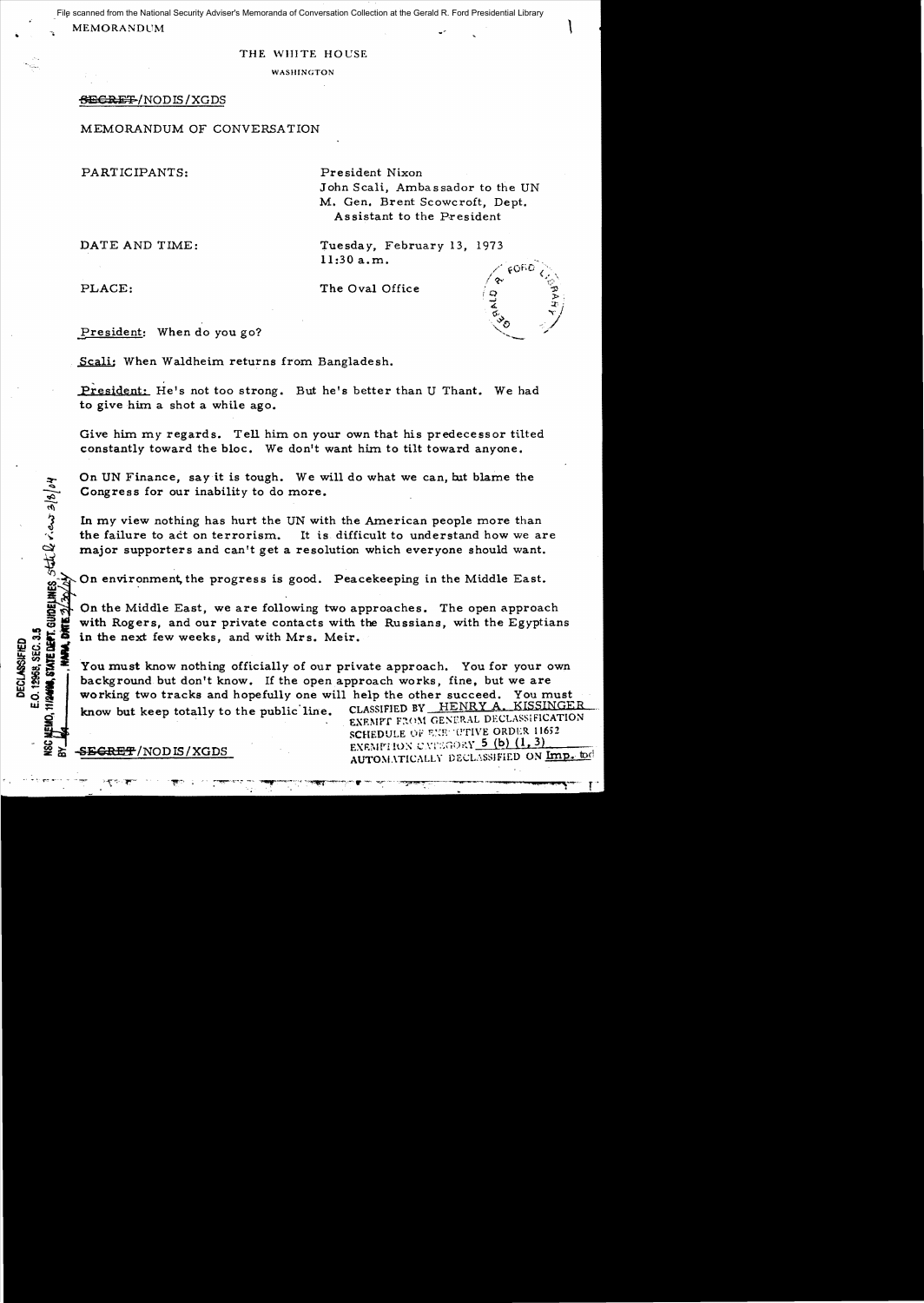### ~'¥INODIS/XGDS - 2

We are Israel's only friend. Israel has only contempt for the UN. This is a tough issue and you keep close in contact with Rogers and the NSC.

You can float things a bit more. Mrs. Mier cannot keep this totally instrigent attitude and you might be able to float some things.

The Middle East will never be totally settled. We would like to get started on something, though, and the private channel is best. Because if the public channel were to tail, it would be catastrophic. We'll go public in the channel only when we know it will succeed.

Use your post to defend the United States. Tell me what you plan to do.

Scali: I plan to be a spokesman for the President and the United States on our foreign policy as a whole. On Issues and Answers on Sunday, I pointed out that the visits to Russia and China opened up initiatives which help, not bypass, the UN. I will not hesitate to speak out for the United States and I plan to change the staff to a more hardnosed group. I plan to bring in a black and a woman ambassador.

President: Great. We should have a black.

Scali: I have only two blacks on the staff.

President: *Say* you discussed it with the President and he agreed. The UN is mostly non-white and we need more blacks on the staff.

Scali: The UN is the only staff without living allowances. It's too expensive. Rooney is a problem.

President: We ought to have an allowance. New York is the most expansive place in the world.

Scali: Example, the Bureau can't afford it.

President: Has the living allowance problem been raised?

Scali: Several times.

President: You could talk to Rooney. 1 helped to save him. Tell him we've getting only rich dilettantes and we need some hard workers.

## S<del>EGRET/</del>NODIS/XGDS

.:.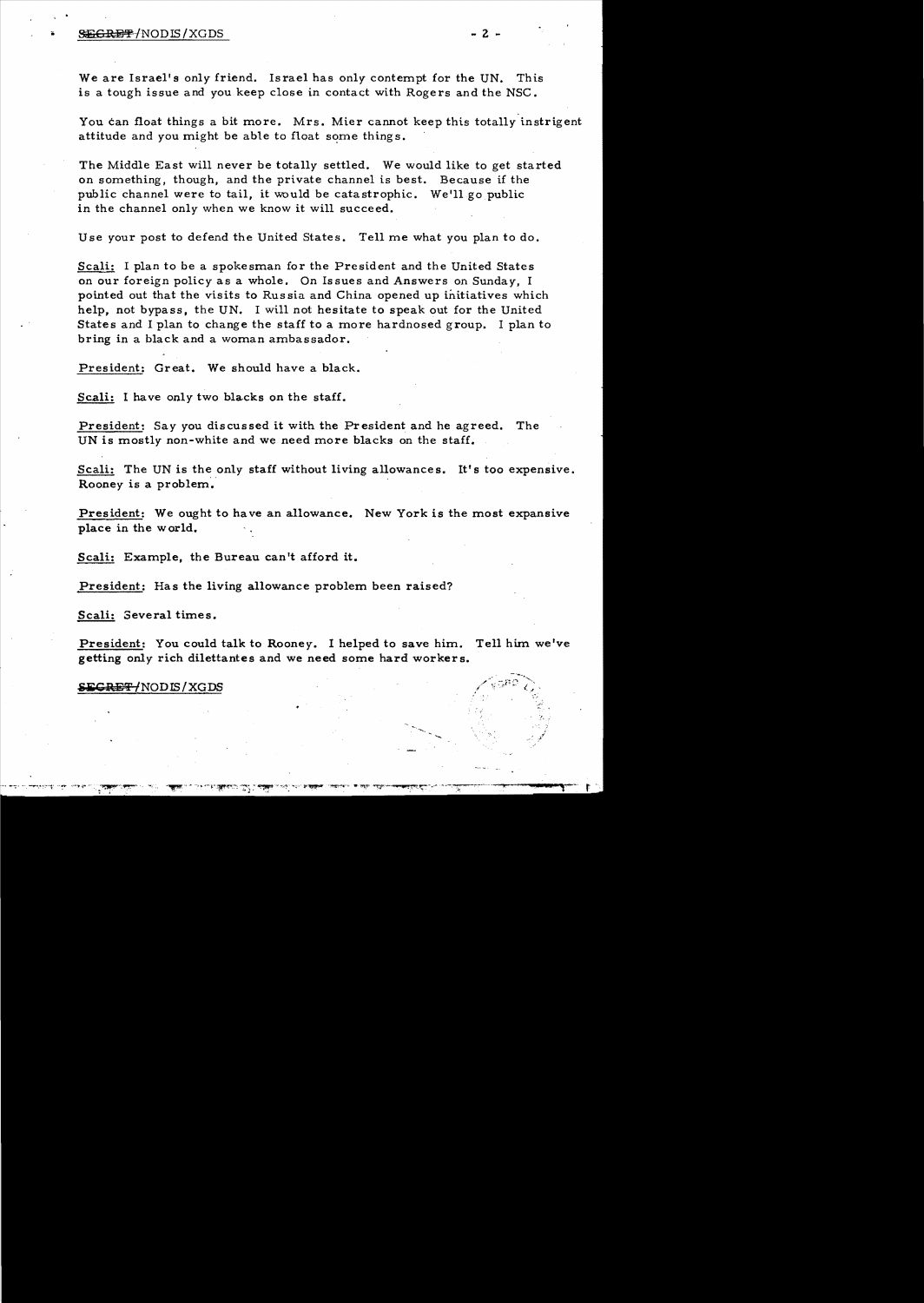## end the second second second second second second second second second second second second second second second second second second second second second second second second second second second second second second seco

With your experience you can move with the other ambassadors. I am not a popular figure in the UN, but in your contacts you can explain things. The UN should be even-handed toward the U.S. The smaller states shouldn't be one-sided against the big states. The British have only contempt for the UN and the French don't care for it. It needs to regain some stature. It would be great if the UN could accomplish something.

Scali: If Waldheim chaired the Vietnam conference it could enhance his and the UN's reputation.

President: Tell him. The tendency will be to kick South Vietnam. How he handles it will be a test of how it looks to the United States. We want an even-handed treatment.

Scali: If he is good, invite him here for a pat on the back:

President: Okay, if he earns it.

I will wait for your signal.

You will have a fascinating time.

Scali: I appreciate your bringing me into the White House family and to this job. You have my total assurance is that I will give you my best.

President: Kissinger and Rogers agreed you should not get the job because of your news background, but I said I wanted it. Now they are delighted.

Did you see the POW release? Wasn't it great?

Scali: Yes.

President: Like Armstrong on the move -- God bless America.

It's good for the American people to see some brave men.

The POW's felt the bombing got them out.

[More POW discussion. J

The biggest problem with Communism is it doesn't work well and the people hate their regimes.

**SECRET/NODIS/XGDS**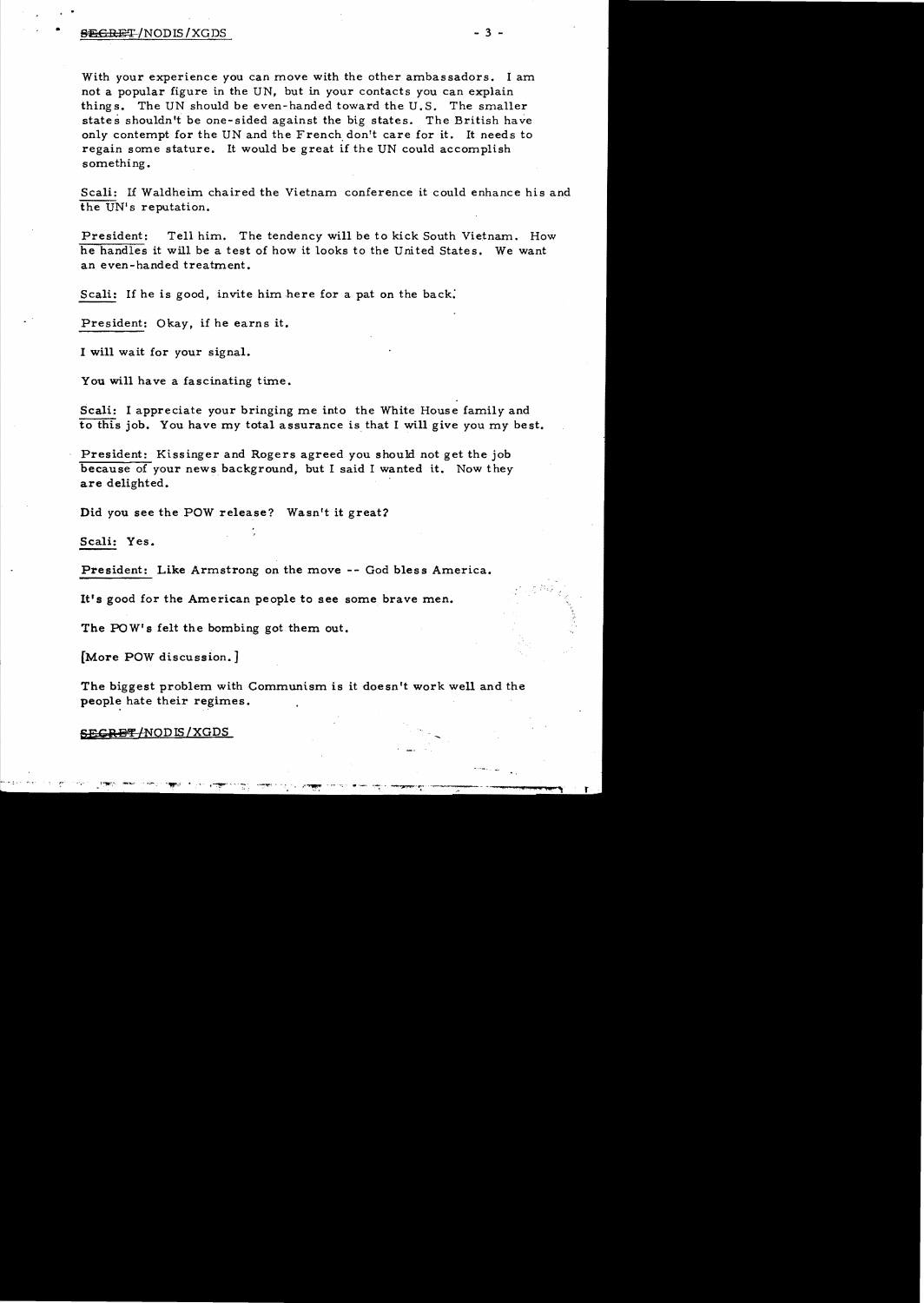## **SECRET/NODIS , XGDS**

 $\bullet$ 

President: Have *you* seen Cabot Loge?

Scali: Yes, and George Bush. I don't care to see Yost. He just wrote a new book.

President: If he has something to offer, it's *okay.* 

Fairlie's book is interesting about the process of public relations. Start with Chapter 11, Foreign Policy. It's interesting for the analysis of handling problems of commitments, proportions.

Scali: They're be a meeting in Panama.

President: They's no give on Cuba.

Take Marcos -- I won't lecture him on his internal structure, either the Phillippines or the Communists. Our concern is foreign policy except for something like genocide, etc. We will aid dictator s if it is in our interest. We have objectives to gi ve aid to Yugoslavia, Romania, Poland. Our concern with Cuba, China, and the USSR is their external policy of external aggression and subversion. When they change this, we will change Cuba hasn't changed.

One other point. Echeverria is behaving badly. They denounced us in the UN and Mexico.

You say I have pursued the objectives for Echeverria, but it is hard to understand why they always kick us. Agnew said Suharto spoke of neutralism and said they can't have it both ways.

We don't ask for love, but fairness. Countries can no longer get aid to kick us in the teeth. You can blame the Congress. but we can privately cut the hell out of our aid.

We want no more double standards.

Scali: I will do it.

President: It doesn't hurt to stir the water. We must speak out.

Scali: No one will find John Scali wanting.

President: Don't be belligerent, but more indignation is sometimes appropriate. And do it in front of TV so you can't be misquoted.

<del>SECRET</del> /NODIS / XGDS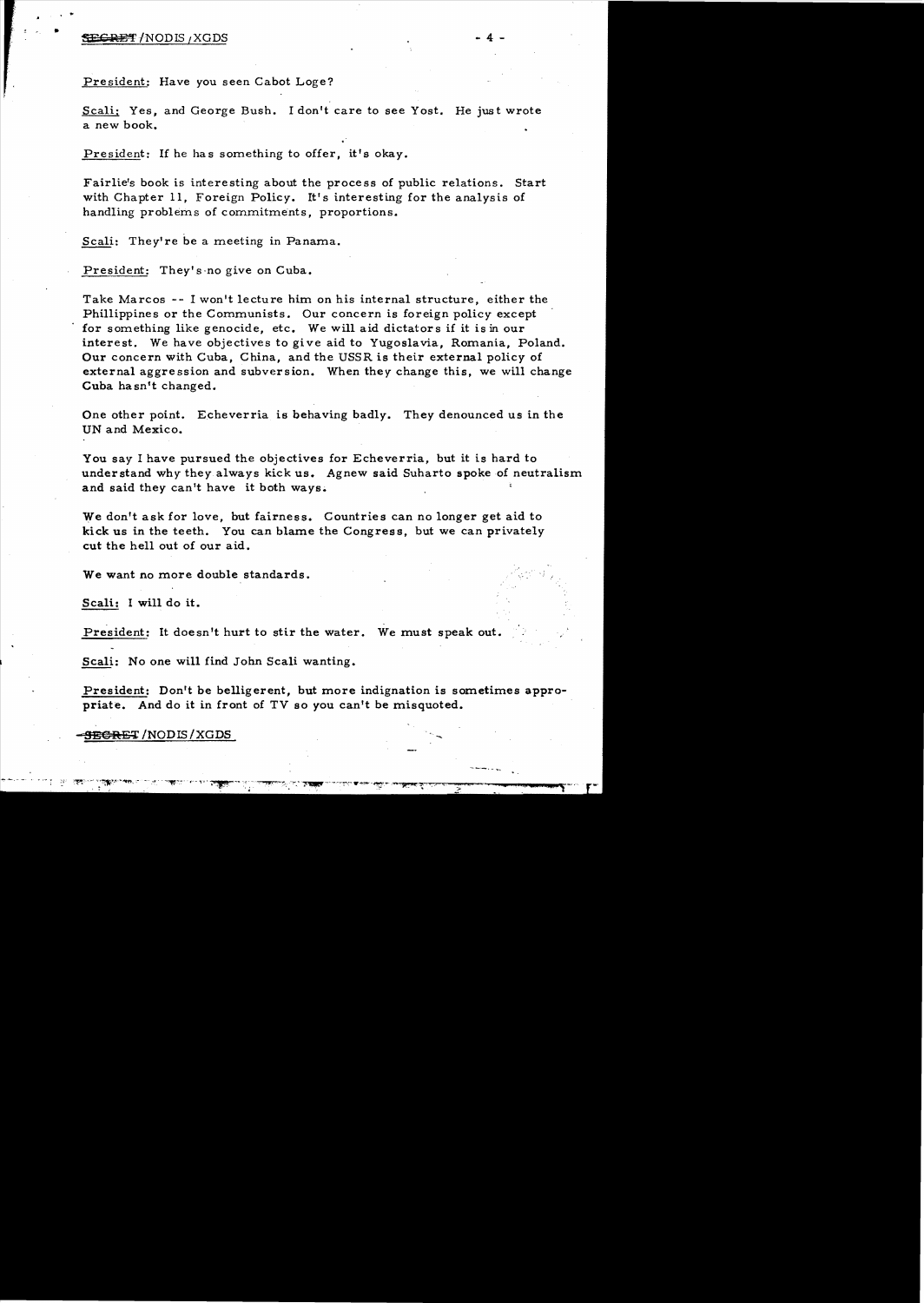MEMORANDUM

# THE WHITE HOUSE

### WASHINGTON

MEMORANDUM FOR: THE PRESIDENT'S FILES

## **ECRES**

'.

| MEMORINDUM FOR: | THE LABORDENT OF ROBO                                                                             |
|-----------------|---------------------------------------------------------------------------------------------------|
| FROM:           | B/GEN. BRENT SCOWCROFT                                                                            |
| SUBJECT:        | The President's Meeting with Ambassador<br>John Scali                                             |
| DATE AND TIME:  | Tuesday, February 13, 1973<br>ومحيما<br>$11:43$ a.m.                                              |
| PLACE:          | Oval Office                                                                                       |
| PARTICIPANTS:   | President Nixon<br>Brigadier General Brent Scowcroft<br>John A. Scali, U. S. Ambassador to the UN |

The meeting began at 11:43 a.m. with the President and Ambassador Scali walking around the Rose Garden for press photos. Upon their return to the Oval Office, the President asked Ambassador Scali when he planned to depart. Scali said he would present his credentials when Secretary-General Waldheim returned from Bangladesh. The President thereupon observed that he thought Waldheirn not too strong a Secretary-General, but better than U Thant. He asked that Scali give Waldheim his regards and tell him on Scali's behalf that his predecessor had leaned constantly toward Communist countries. We would hope that Waldheirn would not lean in any direction at all. The President asked that Scali point out to Waldheim that the situation was difficult in terms of financial support for the UN. We will do what we can for the UN, but Congress is responsible for our inability to do more. Nothing has hurt the UN more with the American people, said the President, than the failure to act on terrorism. It is difficult to understand how we can be in a position of being the major supporter of the UN and yet unable to get a resolution which all countries should naturally want to support. The President noted, however, that the UN had made progress on environmental matters and in peacekeeping operations.

The Pre sident told Scali that with regard to the Middle East we were following two approaches -- an open approach by Secretary Rogers and through our private contacts with the USSR, the Egyptians and the Israelis. He, Scali, must know nothing officially of any of these private approaches. It is

E.O. 12988, SEC. 3.5<br>**HAMPO, STATE DEPT. GUIDELINES**, State  $Q$  of cast 3/8/04

MEMO.

DECLASSIFIED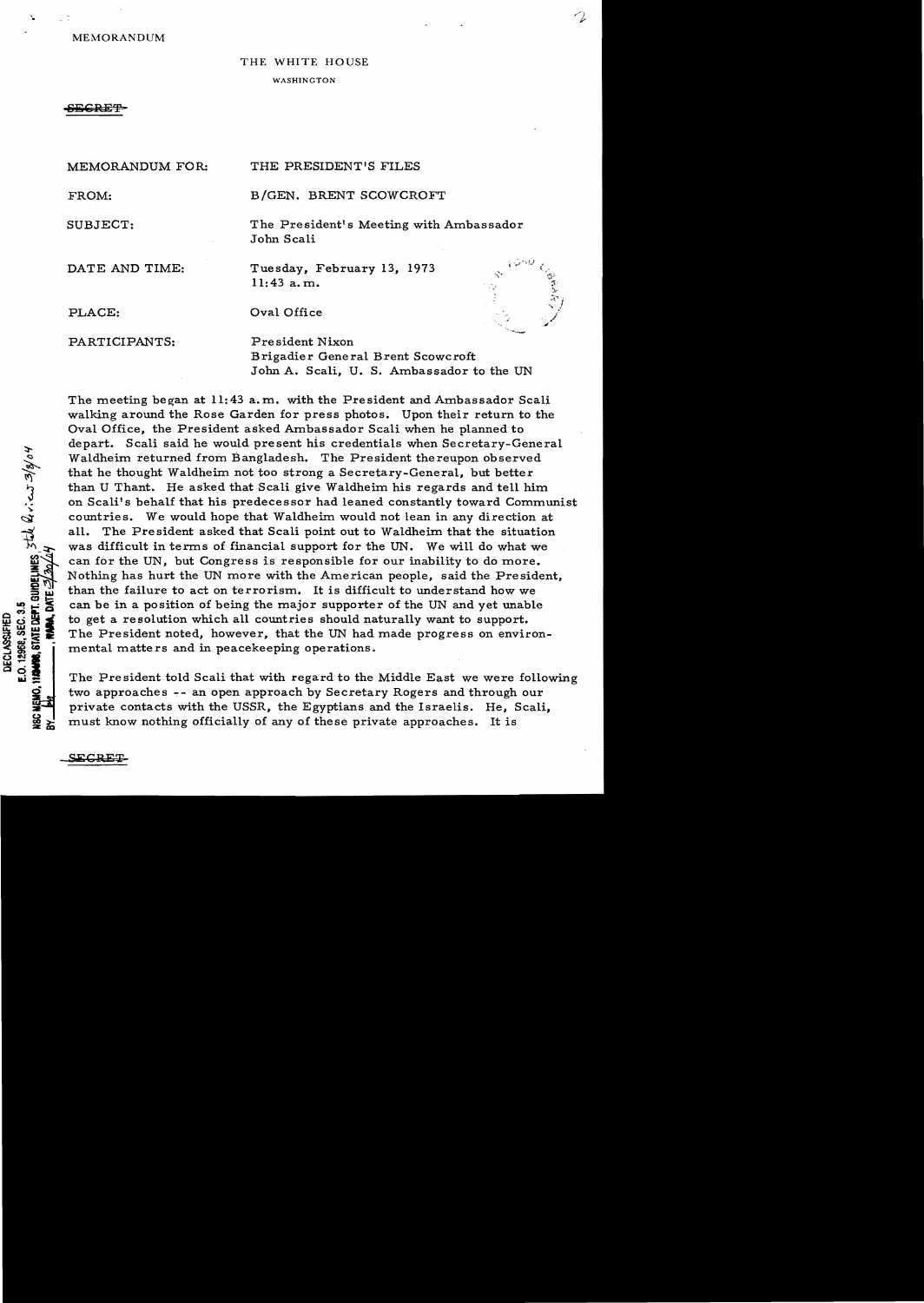important for him to know for his own background that they exist but he should keep totally to the public line. The President noted that we were the only friend of the Israelis and that Israel has only contempt for the UN. We cannot allow Mrs. Meir to keep her present totally intransigent attitude, and Scali might be able to float some ideas through his contacts that could be useful. The President doubted that the Middle East would ever be totally settled, but felt that we should get started on something and that a private channel would best serve our interests. A private channel is preferable for negotiations because if talks in the public channel were to fail, the result would be catostrophic.. The public channel is useful when we know that we will succeed. The President cautioned that this was a tough issue and that Scali should maintain close contact with State and the NSC on it.

The President then asked what Scali planned to do at the UN, and Scali responded that he intended to be a spokesman for the President and the US on our foreign policy as a whole. In his appearance the previous Sunday on ISSUES AND ANSWERS, he said he had observed that the President's visits to the USSR and PRC had opened up initiatives which contributed to world peace, and the result had therefore not had the effect of bypassing the UN. Scali said that he would not hesitate to speak out strongly for the US and that he planned to make substantial changes in his staff in the direction of a tougher approach. He planned to bring in as ambassadors a woman and a black and noted that there were only two blacks on his staff. The President concurred strongly and pointed out that since the UN was mostly non-white we should have more blacks on the staff. Scali pointed out that the UN was the only embassy staff without a living allowance and that New York was so expensive that it hampered him in his selection of people. For example, he said he would have liked to have obtained Ambassador Brown (Jordan), but that Brown could not afford to live in New York City. The President suggested that Scali talk with Congressman Rooney and point out to him that the lack of a living allowance meant that the USUN staff was able to attract only rich dilettantes and that we need instead some sound, hard workers.

The President said that he knew he was not a popular figure in the UN but that Scali, with his experience, could move among the other Ambassadors and help to explain things. The UN, for example, should be even handed toward the US and smaller states should not "gang up" against the big powers. The President felt that the British had only contempt for the UN

#### **SEGRET**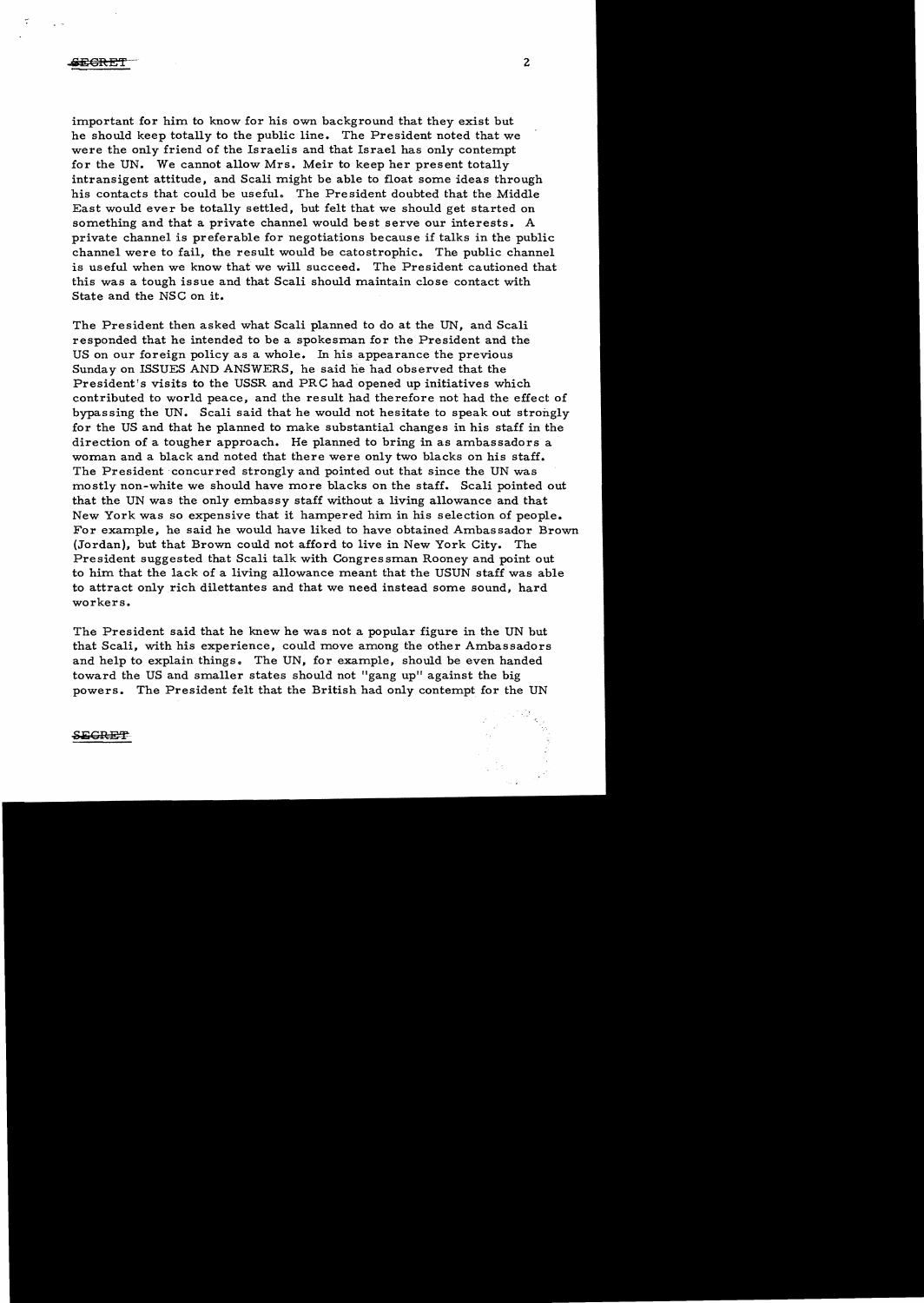and the French had little use for it. The UN needs to regain some stature and the President said he would be delighted if the UN could accomplish something.

Scali thought that if Waldheim were to chair the upcoming International Conference, it would enhance his reputation and that of the UN. The President asked that Scali tell Waldheim that and also point out that the tendency in the Conference would be to be harsh towards South Vietnam. We would expect Waldheim to insist on even-handed treatment, and how he handled it would be a test of his relationship with the US. At Scali's suggestion, the President agreed to invite Waldheim to Washington for a visit if his conduct had earned such a reward. Scali said that he would be advising the President in this regard.

Scali expressed his appreciation to the President for bringing him into the White House family and for subsequently giving him this new. very responsible job. He expressed his total dedication to giving the President the very best support possible. The President responded that Kissinger and Rogers had felt that Scali should not get the UN job because of his news media background, but that the President had insisted. The President observed that Kissinger and Rogers were now pleased with the selection.

The President expressed his delight in the performance of the released POWs and likened the impact of this event to that of Neil Armstrong stepping onto the moon. The President thought that it was very good for the US to see some brave men and to have some heroes.

The President then suggested that Scali read the Fairley book on Kennedy, at least that portion beginning with Chapter 11. He observed that it was a very interesting book for its analysis of foreign policy and of the handling of problems of international commitments and expectations.

The President said that we do not intend to lecture countries on their internal structure, either in cases like that of the Philippines at present, or that of Communist countries. Our concern is for foreign policy behavior and we will aid dictatorships if it is in our interest to do so. Our opposition to Cuba, PRC and the USSR has been based on their external policy of aggression and subversion. When they modify those policies, we will modify our policy toward them. Cuba, in this regard, has not yet changed. The President then noted that President Echeverria had been behaving very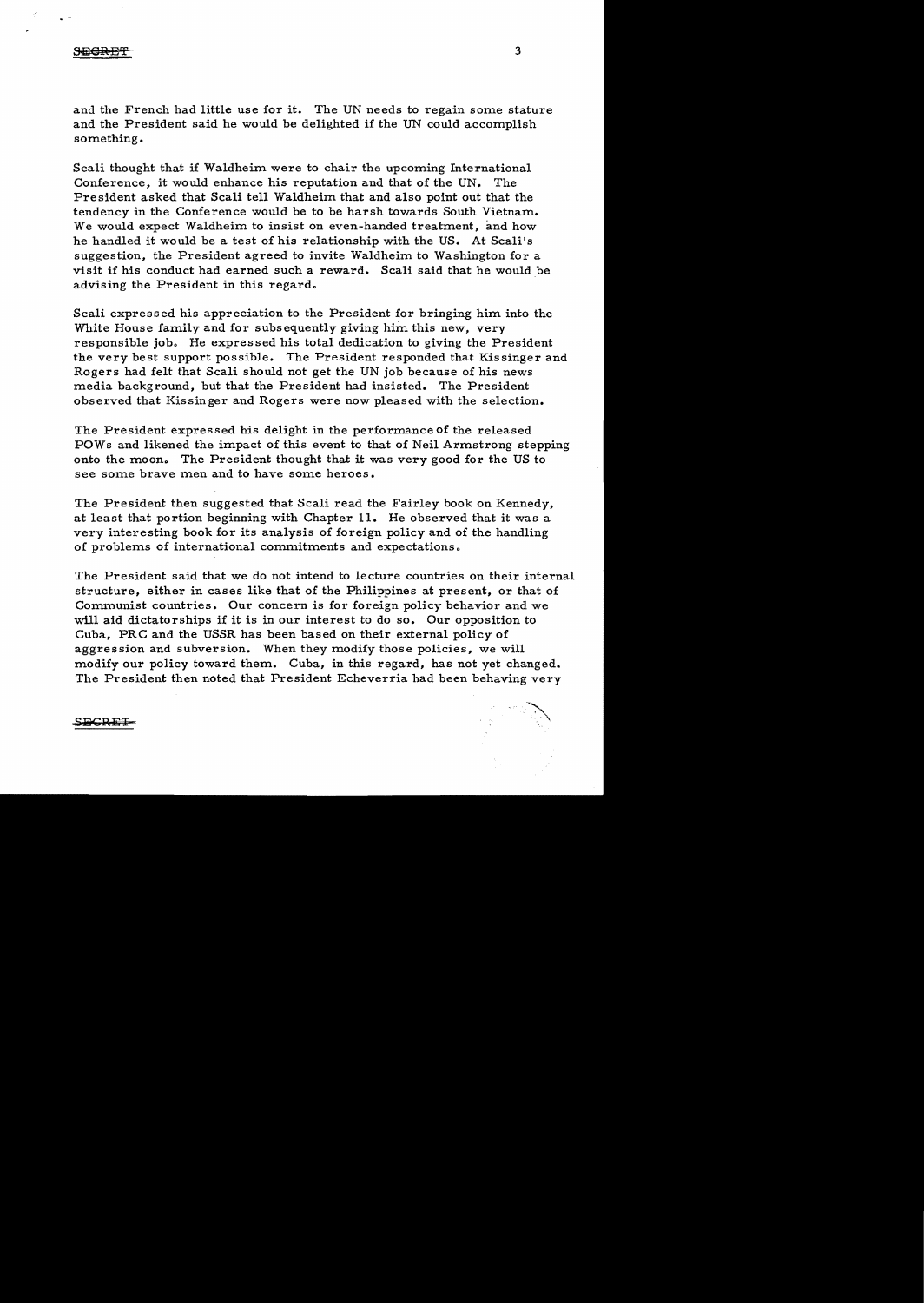### <del>SREJ</del>

ECRFS

badly toward the US, both in his speech at the UN, and in his public utterances in Mexico. The President said he had personal affection for Echeverria but that it was difficult for him to understand why countries like Mexico were always attacking the US. We do not ask other countries for their affection, but only to be treated fairly. Countries which continually attack the US can no longer expect to get aid and Scali should point that out in his discussions in the UN. The Congress was becoming increasingly opposed to aid programs in general, and would refuse such aid to countries which were condemning US policy. The President said that the US was tired of the double standard used by many countries in comparing the US and Communist behavior. The President concluded the discussion by telling Scali not to be belligerent on this issue, but he pointed out that a little moral indignation is sometimes appropriate. He suggested that Scali make his statements on this issue in front of the TV camera so that he could not be misquoted.

The meeting concluded at 12:25 p.m.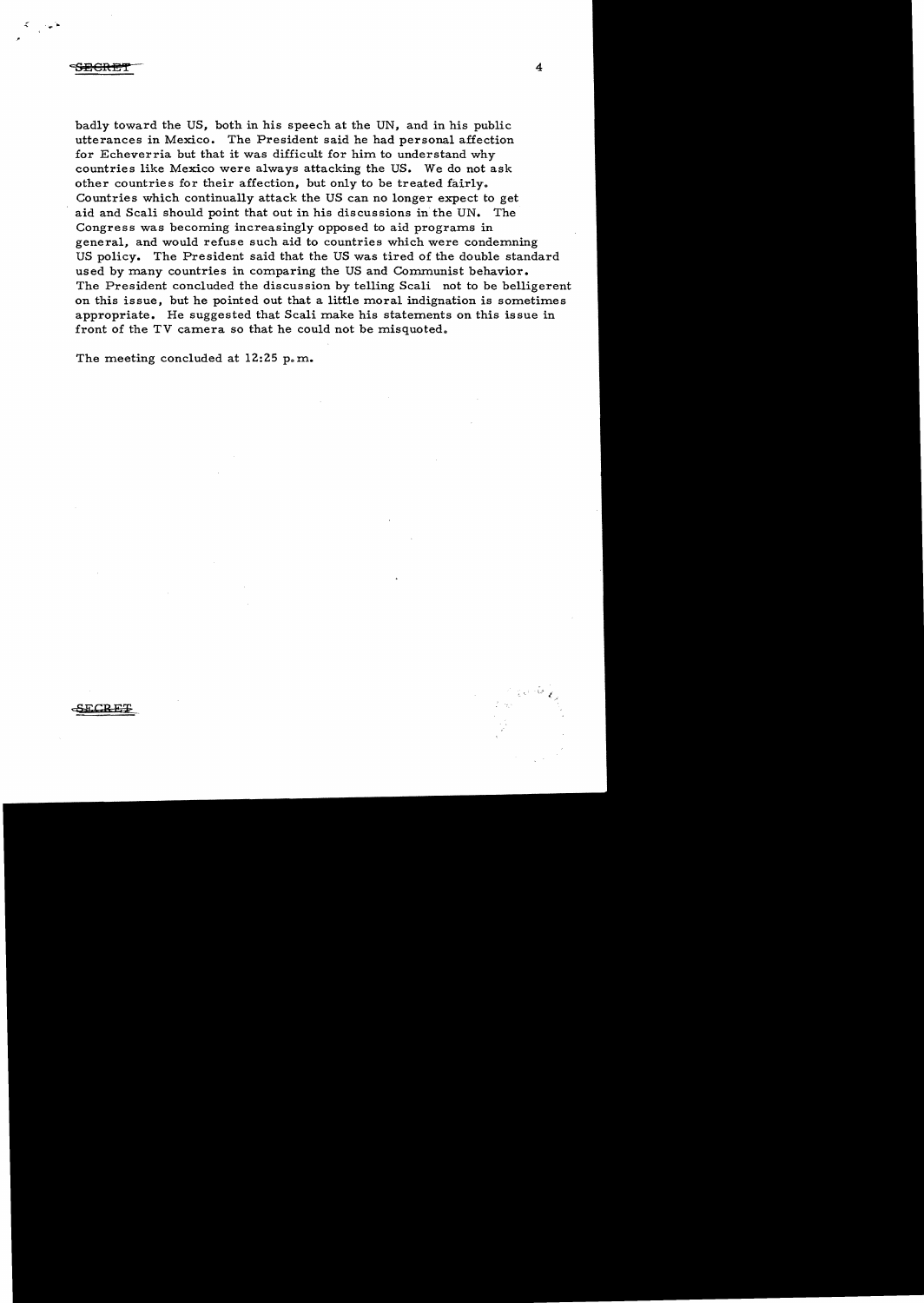Scali Mily Juen. 13 feb 13  $1140$ <br> $1225$ 11:30 and I the world and a gouth P When go watching pour Boughont  $S<sub>1</sub>$  $\color{blue}\rho_{\perp}$ Not too thing laster than UT, Halts point brin a shot a while ago, asis but Mysonlo, Tell bi on you  $-\Delta h$ at titted conglinety toward there das drit was A is tough bir  $201$ showing dist <u>e au Conque</u> red can,  $\mathcal{L}$  ${\mathcal I}$ worthing has bunt UN w/ pt people muin margathe puntuce to Curició  $\overline{c\sigma}$  $\sqrt{2}$ med trawan to molist not get a resolu company  $\rightarrow \gamma \gamma \gamma \gamma$ ald want lingonl & UN progress on L'inversemment progress ground. Pence bronche M'autour de la monde W/Royers + au private contacte et Russing W/Egyptins next for courses, og with men. Devoit expressed. Know to Mont last know opper aggineers works five but we are ce cles controlly on vill  $-$  balf catter peer totally to public this and pried. mort hos Celeare by contingt slongt <u>artie t</u> w/ Royers & NSC **DECLASSIFIED** NEC MEMO, 11/2488, STATE DEPT. GUIDELINES, State leview 3/8/04  $\_$ , nara, date $\cancel{2}$ 30/04 BY De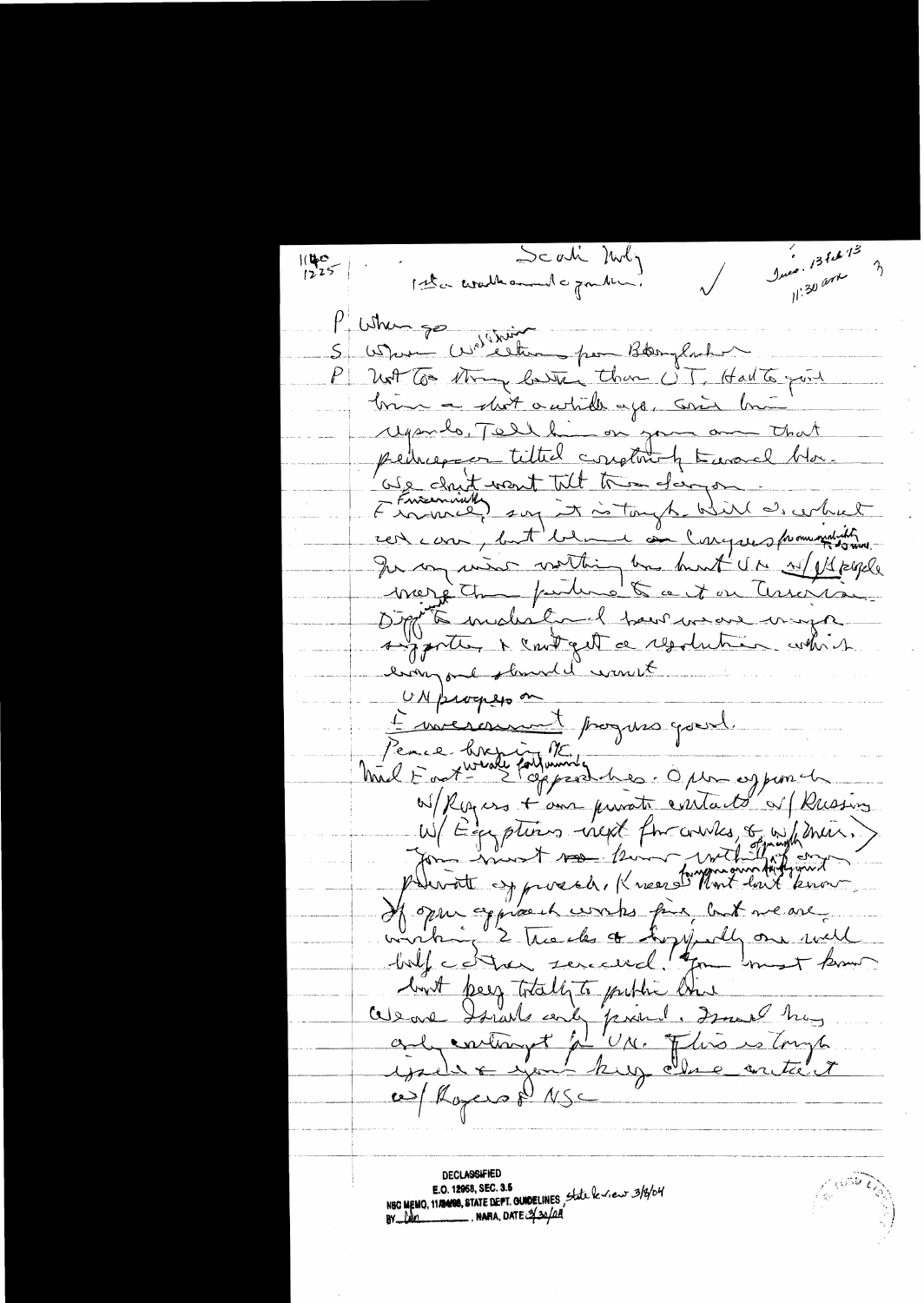P Se la comptet de Mart de floot sant de partie de total sille l'algé<br>like mil nu de total sille l'algé portif charal wire to fort et would be catastrophe, Porties channel any when brown well served 5 3 plant la pottomon de Pres + US<br>5 3 plant la pottomon de Pres + US<br>0 au 2 me American du 8 point dont Chat 2 mil 2 voit traite à part and p 115. P - Cried Showed thore a new Mr Crisel Should-have a bleck 19 rue place, som 2 in vid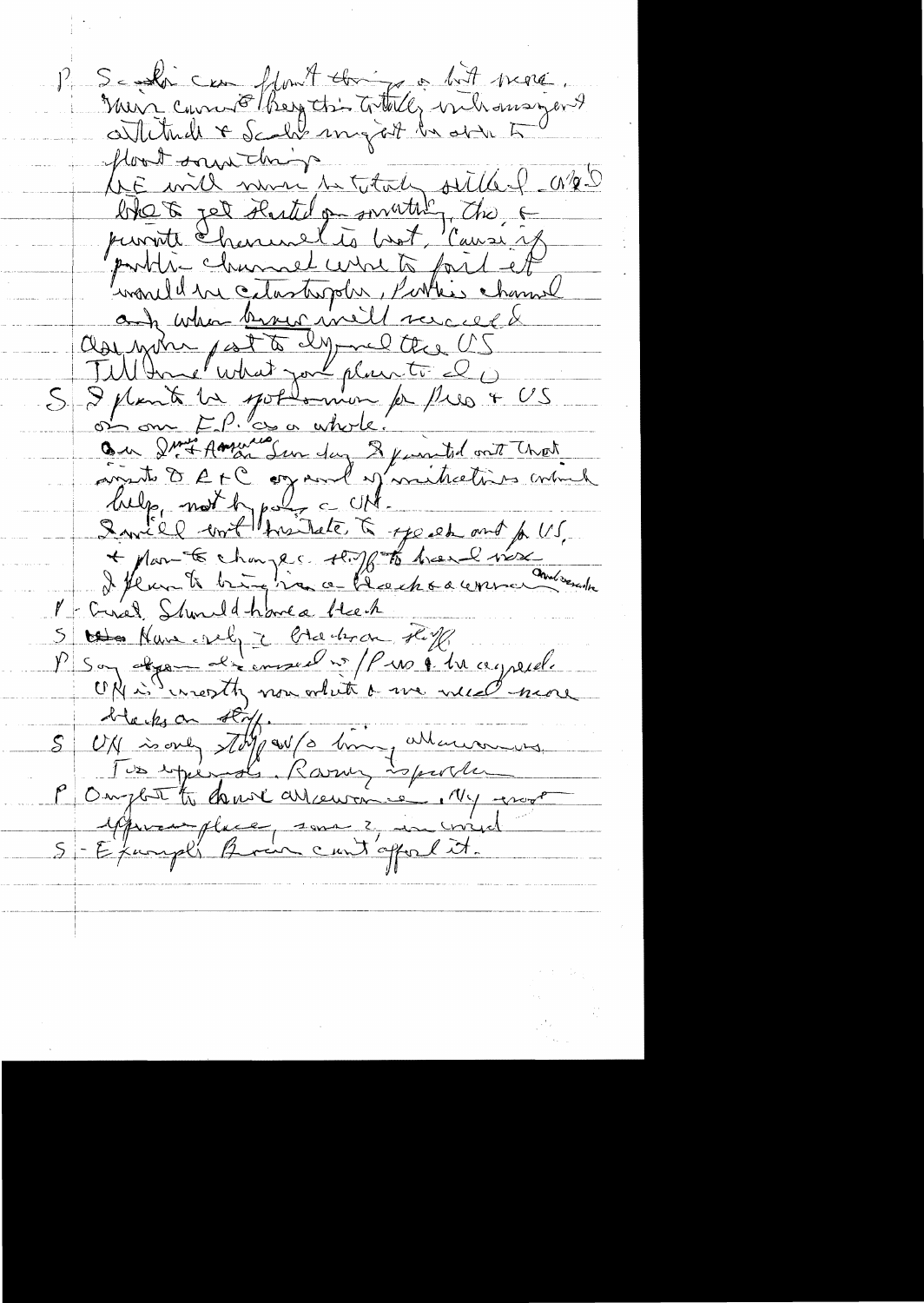P. Hus long allammer problem pour med? S Surralty P 7 m card Tothe & Rose Philippe 15 On your experient you can on e W/Mars autracion dont a jepoles peine in Aplaintings, Use Mondel Torrad US. Sinceller strites shouldn't one reded a porint time states. Butish hunderdy contiguest for use & from 1 some staturel cronel begunt of UM HW charried conference could embanac  $\mathcal{S}_1$ bis CON upritate Till transforming avil  $\not\!\! \nu$  1 Sepp Honor he handles it will be Lewis hauled the of US. We won't Hunthant S Ifte is god, uneste lime lors papare lorch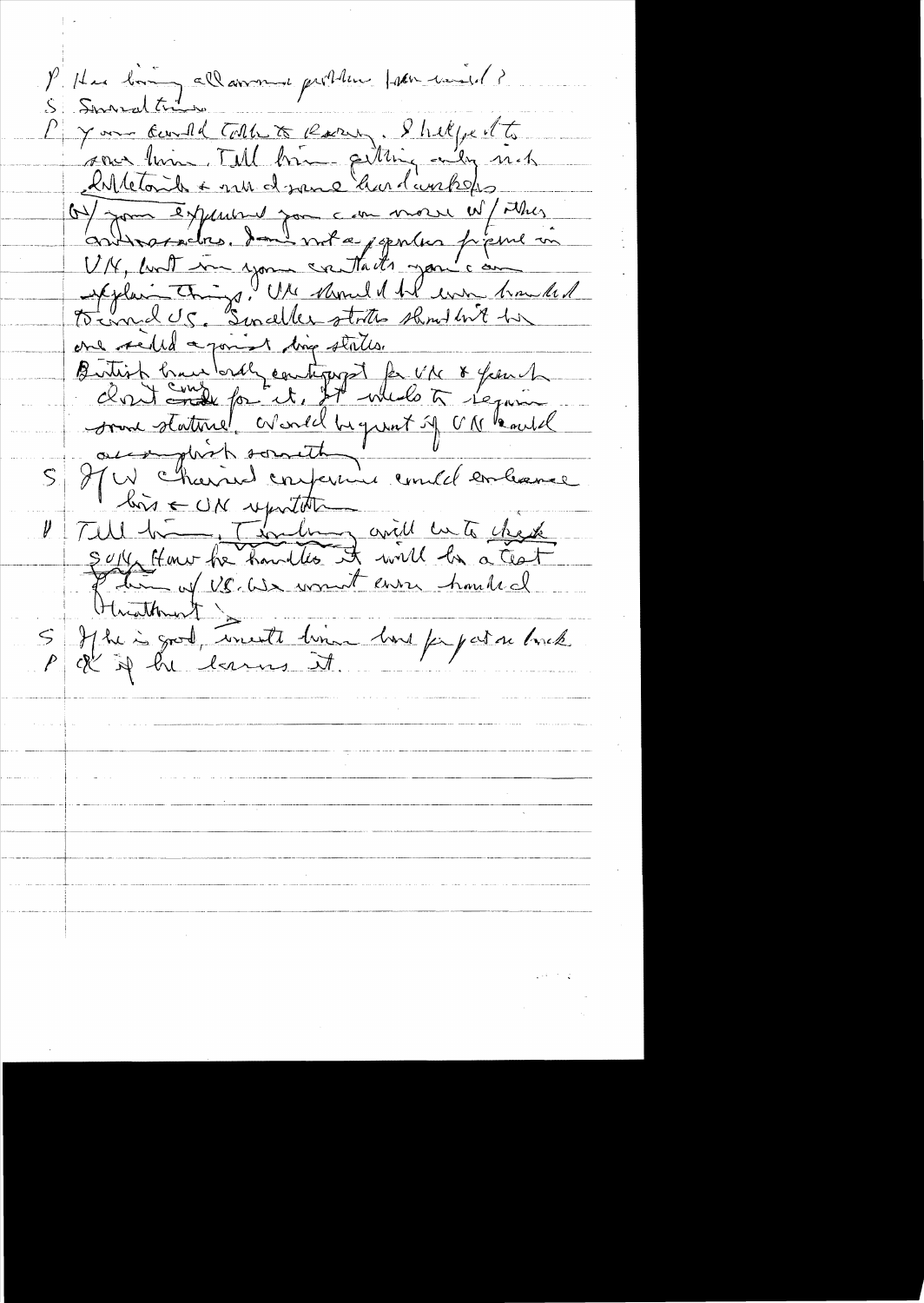P. Daniel com 1 for your deposed<br>5 Four will have france to train<br>5 France you by me with<br>24 Tutul comment that 2 will find P Kr R aquil you cloud to get a pl. S Jes another anton de mon (c Good the Courin) Pouis filt bonne potte aut. Bouggest pour es (comme in it donné work P Hard zon sun holge et chis ugants 8 40 E Broh. Doncease to see fort He just mote me book  $P$  of the than someone to  $H$  as, I. Fairles vote is interesting about yourself prit declation Start is chaque Far Pol. S Mutgin Por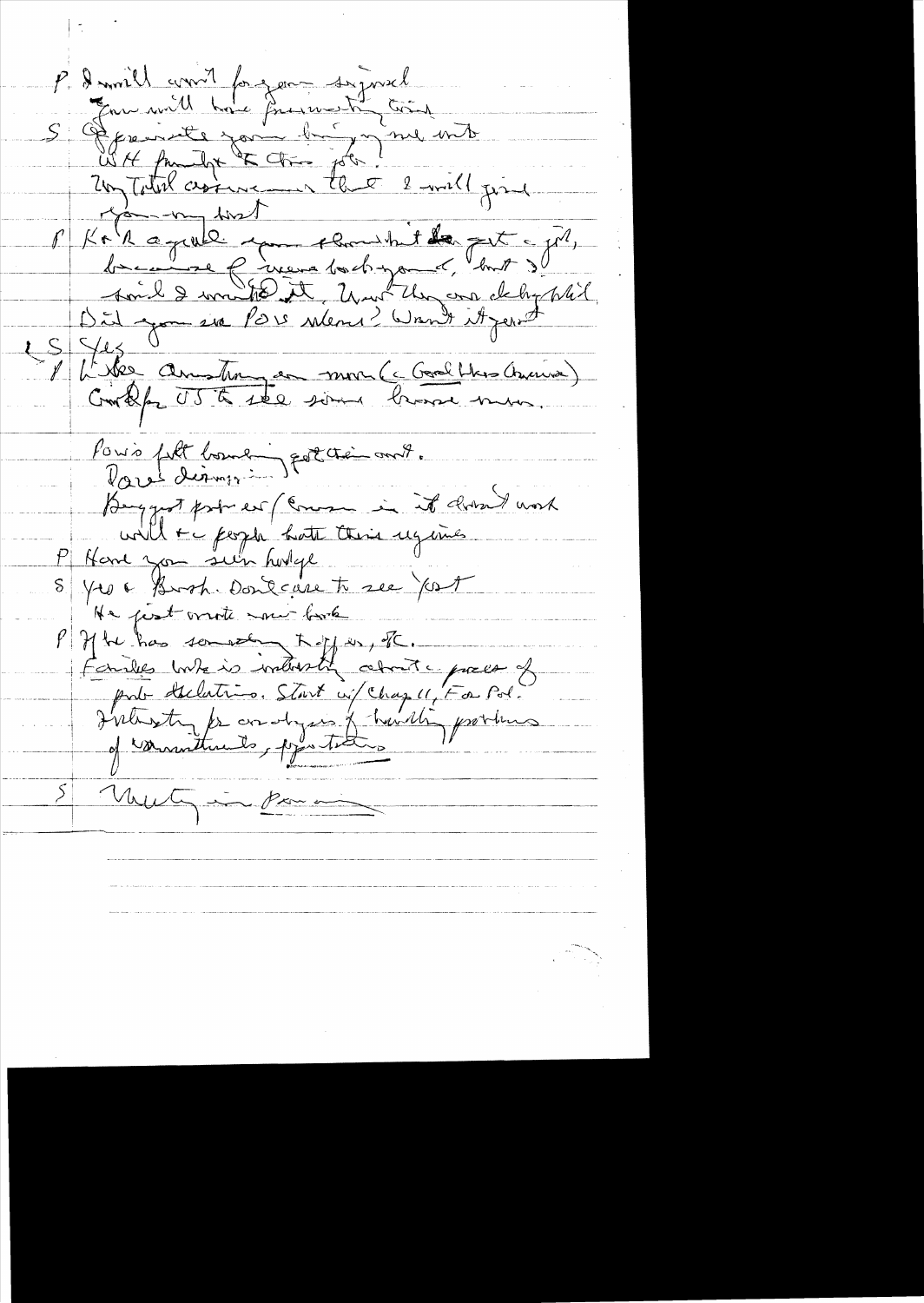P Zo quint on Cuba Todd Marco - I won't le treve on without structure, either Phila Crapts, CD in concern is F. P. (esponsible etc) Our ouer dres de ville fugo, le P.<br>Our ouer le fait de la Compte de la vie chine<br>sottomal princ de la Compte de la vie chine<br>Home me vill clamer lube braintehange Otre point Eherminer in beluany bruchle, Demand in in UNE Mexico fects ; ant head ( ) cat have that wap. camin lunger qu'aid d'hack un inc ma comprimatificant i hell and farmer  $a - 2$ ce en autre mon coule standards. I will dirt P dolomit hart to the water